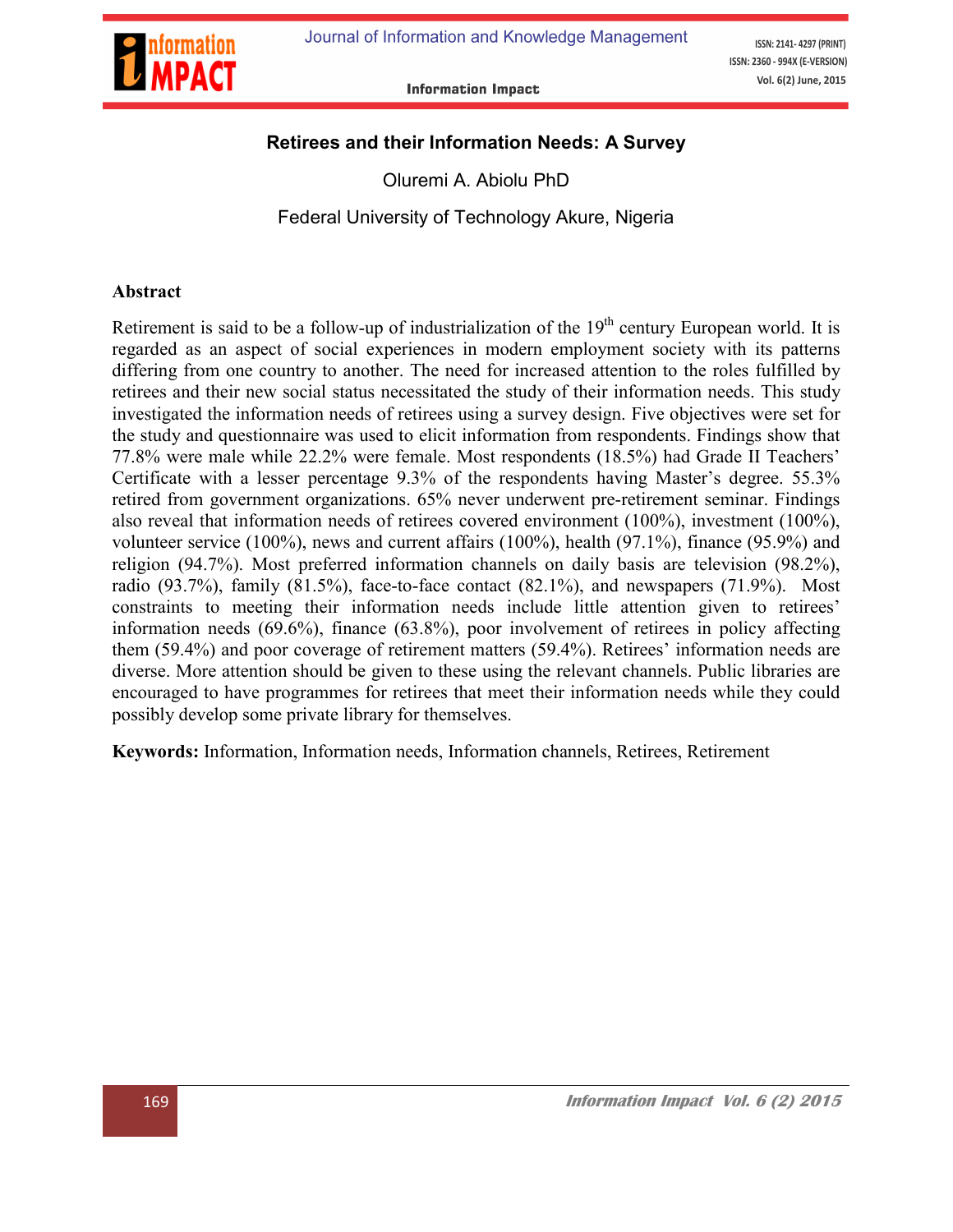#### Introduction

Retirement is known in history to be an establishment of the  $19<sup>th</sup>$  century European world, a follow-up of industrialisation, and also a by-product of many factors like economic, technological and demographic changes in the human society (Omoyeni, 1996 and Orukotan, 2001). It is also an aspect of social experiences in modern employment society. Several changes in different countries of the world have suggested the need for increased attention to the roles fulfilled by older people (Tinsley and Schwendener-Holt, 1992) and their information needs.

 Several definitions have been provided for the term retirement. Omoyeni (1990) describes it as a "period of time when one gives up one's work, position or business either the private or public sector of the economy, as contained in the employment regulation of any particular country." Oniye (2001) opines that retirement means an official and formal ending of a work life. In Talaga and Beehr (1995), a retiree is said to be a person who is not gainfully employed full-time and he or she receives at least some retirement pension benefits as a result of prior employment. Generally, retirement can be regarded as a cessation of a full-time employment. The literature has argued that one definition of retirement is not more appropriate than others. The reasons advanced for this are many. For example, simplistic definitions hinder people's understanding of its transitional nature; there is the difficulty in generalising the results obtained across different studies since retirement itself is multidisciplinary and that concerns on research on retirement is not only problematic but also in its early developmental stages (Tinsley & Schwendener-Holt, 1992).

 Retirement pattern seems to vary from one country to another, from one culture to another and from one occupation to another (Omoyeni, 1996). This author states that retirement age in India is 55years. In Nigeria, it is 60 years for civil service, 65 years for non-professorial and 70 years for professorial staff in universities. In Algeria, Cameroon and China, it is 60 years while it is put at 70 years in Ireland and Norway. In Kenya for retirement age is between 55 and 75 years and this span may depend on which age a profession decides, for example, current retirement age in Kenya for professionals such as teachers, disciplined forces and civil servants is 60 (Thuku & Ireri, 2013).

 Retirement may be repulsive to some workers, but it is altogether inevitable. Omoyeni (1990) identifies some of the problems people face in retirement as financial handicap, isolation, poor health, improper adjustment and anxiety among others. To what extent can access to relevant information alleviate these problems? Whether one is still working or is retired, one has a need for information just as food and water are basic necessities of life. The society is surrounded and constantly bombarded by messages and information. Devices, agencies and others are developed to filter information ranging from the mass media to computer-based information systems, from libraries to highly personalized information activities. Information thus becomes a new form of wealth just as critical as matter and energy. Retirees in Nigeria need information in the same way as workers who are still actively engaged in various jobs across the nation but possibly to meet different needs. Aina (1985) opines that effective dissemination of information requires not only the knowledge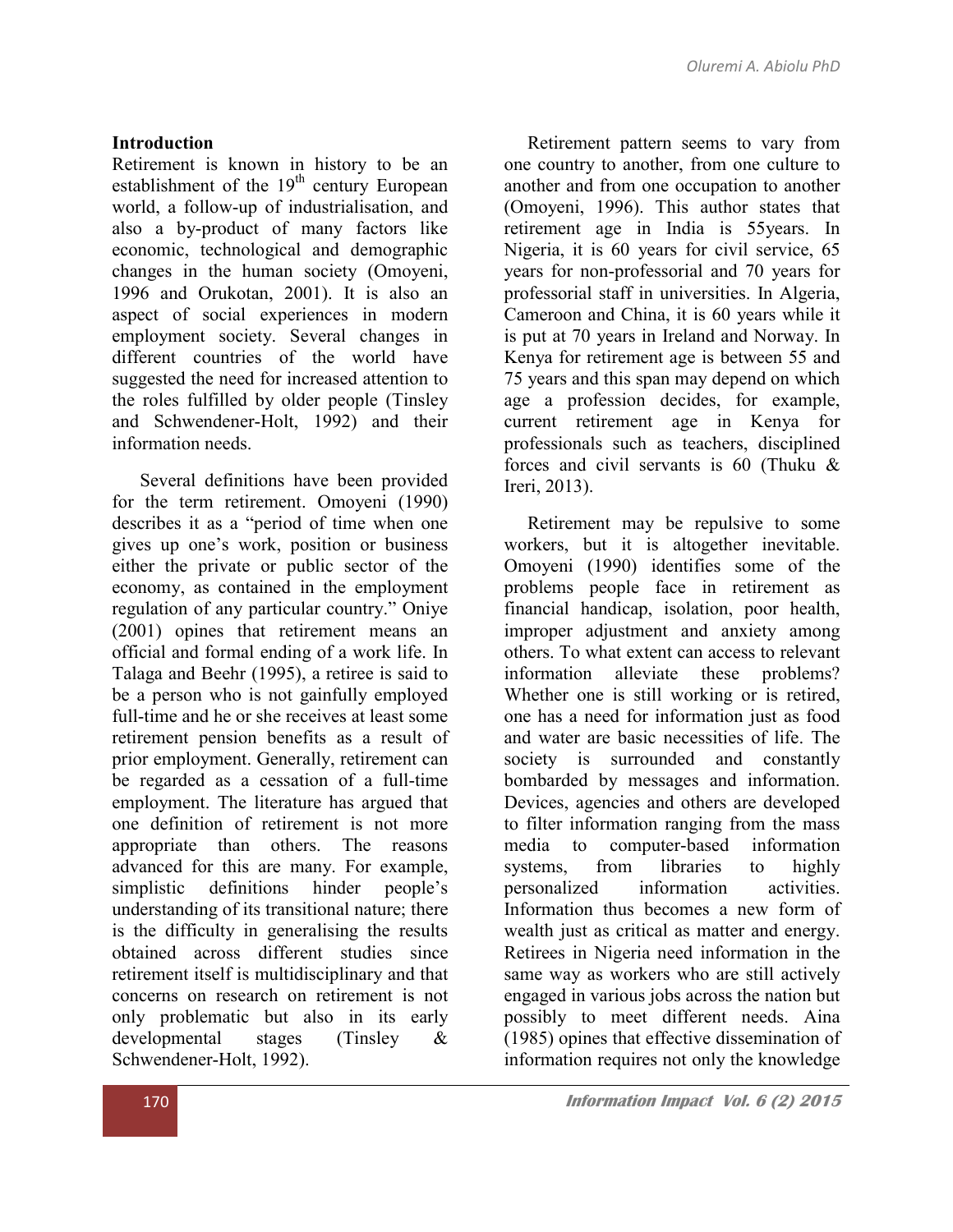of the characterisation of the target population but also their information needs. It is certain that knowledge cannot be acquired unless one gets information (Mchombu, 2000). Morrow (2001) states that knowledge is part of a continuum that runs from data to information to knowledge and to wisdom. Appropriate information empowers individuals towards actions that can transform lives and allow for a greater sense of independence (Mchombu, 2000). The retirement planning advocated by Asonibare and Oniye (2008) involves identifying wants and needs of prospective retirees. These needs of course are inclusive of information needs that such retirees may face during the retirement years. Retirement experiences have been described as individualised, and so research is expected to consider the "characteristics of individuals and groups with differing perceptions, expectations and needs" (Smith & Moen, 2015).

 Studies have reported many issues such as social, psychological and physiological ones that retirees face but the most intense faced by them is financial or economic deprivation (Thuku and Ireri, 2013). According to these researchers, this is due to the fact that economic facilities or bank credit opportunities are not allowed as they are not sure of sources of income due to age and financial incapacity. Closely linked with this, is inflation with no obvious assistance from the government. Olatunde and Onyinye, (2013) in their study reveal that one of the problems facing retirees is loss of monthly salary. In another dimension, the literature states that health care and medical expenses gulp a huge part of the financial resource of the retirees (Celebrating our second prime, 2010). In a study on health and retirement, Lynch (2014) notes that

health is a number one ingredient for a good family living and financial security. However the research findings reveal that many retirees were engaging in healthier behaviours in the course of the study while respondents actively sought out information about ways of improving their health. This shows that health information is part of the information needs of retirees in the study.

 Nicholas and Herman (2009) state that the study on information needs of users have been neglected. Generating reasons for this neglect, they include some factors such as preoccupation with information systems and not the users of the systems, the thought of not consulting the client in professional matters and the difficulty in getting hold of the necessary needs' data. These are some of the factors that necessitated this study. As unraveled by Nicholas and Herman, (2009), there are divergent schools of thought on conducting information needs. While some believe it is necessary, others think it is not. The stand of this researcher that it is necessary to conduct studies on information needs from time to time as users and their information needs are liable to change also from time to time and information systems are also dynamic.

 The literature reveals that researchers like studying the information needs of pindownable and compliant user groups (Marden & Nicholas, 1997). However the retirees are not pin-downable and so, this supports why a study of retirees should be undertaken and their information needs should be studied. It is noted in the literature that concerns on research on retirement is problematic and in its early developmental stages (Tinsley & Schwendener-Holt, 1992). In their study on post-retirement stage, Asonibare and Oniye (2008) emphasise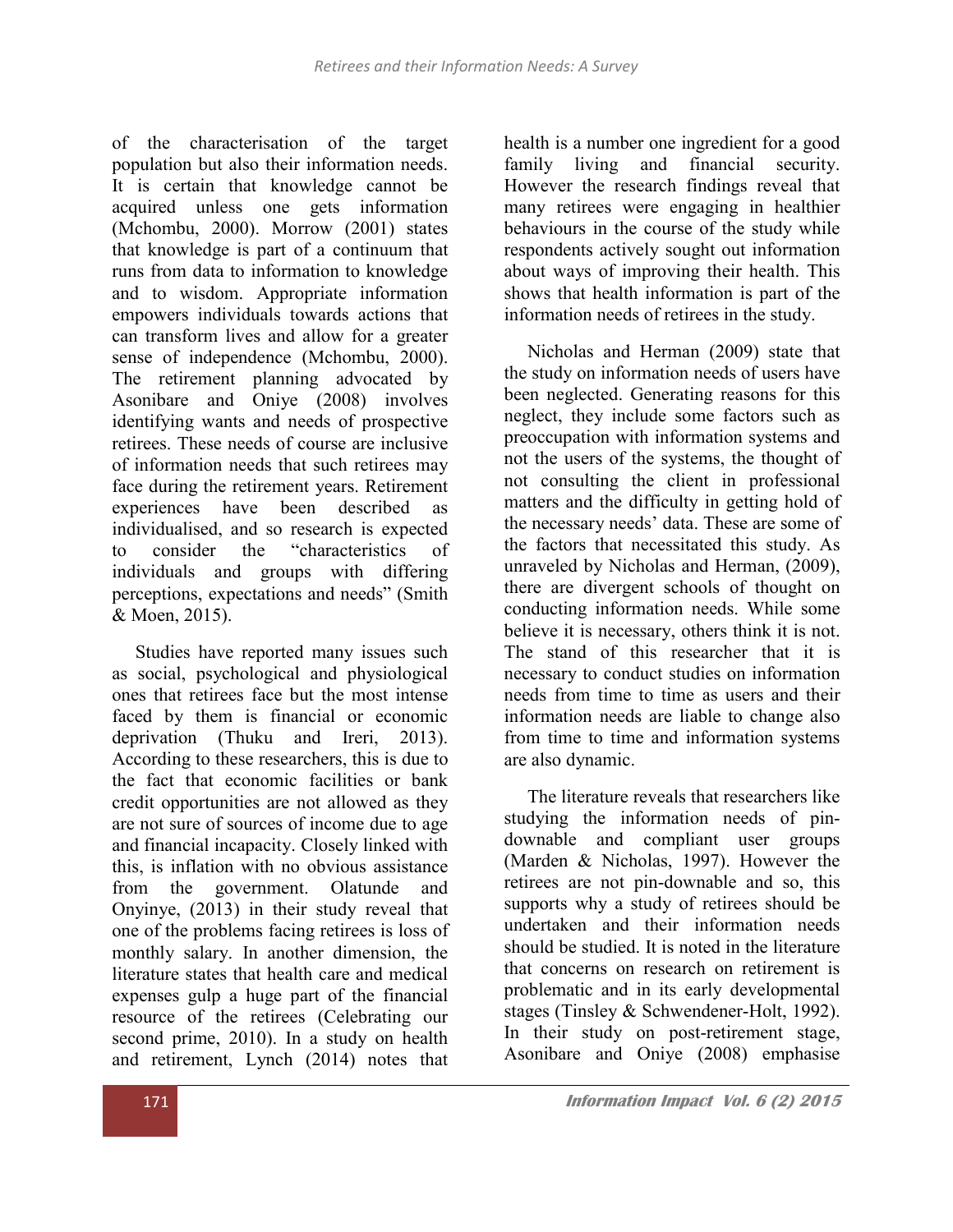counseling for retirees through many services like information service which should provide valid and reliable information on the nitty gritty of retirement such as retirement policies, how to retire and what to do after retirement among others. Studying the information needs of retirees and disseminating findings of such can also help the government when formulating retirement policies. Therefore there is the need for increased attention to the roles fulfilled by older people and their new social status. This has necessitated the study of their information needs. Efforts geared towards identifying the information needs of retirees have been scanty in Nigeria resulting to dearth of literature on it. This may be due to the tendency to think that such needs do not have to be catered for, or that retirees do not even need information for anything at all since they have retired from active service. Thus this study seeks to fill this gap by identifying these needs and suggesting possible ways of meeting them which can possibly enhance the use of library the more among retirees who are also part of the general public.

# Objectives of the Study

There are five objectives set for the study. They are as follows:

- i. Find out if respondents underwent retirement seminar before retirement;
- ii. Determine the information needs of retirees;
- iii. Identify the most preferred channels through which such information needs are met; and
- iv. Identify the problems faced by retirees in the bid to meet their information needs.

v. Make some recommendations on the information needs of retirees.

# Methodology

This study employs a survey research design. It focused on the information needs of retirees using structured instrument in form of questionnaire administered on 150 retirees from Ondo and Ekiti States purposively determined as the total number of retirees in each state could not be ascertained because organizations were not willing to disclose the number of their retirees. Chatman (1992) refers to retirees as a specialized population who could be referred to as people of lower socioeconomic status. The two states were chosen due to their importance in economic status with respect to the old Ondo State to which they were fused as one before the creation of Ekiti Sate from the old Ondo State. The instrument was randomly administered using collective administration method (Kumar, 2014). The captive audiences were questioned in the place where they normally gathered for monthly meetings in Ekiti and Ondo States with the express permission of their chairman in each meeting. The instrument was segmented into four areas. Section A was on retirees' profile. Section B sought information after retirement. Section C elicited information on specific areas in which pensioners need information. Section D focused on preferred channels for obtaining information in order to meet their information needs while Section E obtained information on problems or constraints encountered in meeting their information needs in Section C. Many trips were made to the meeting first in order to distribute the instrument and next to collect them back in each of Ekiti and Ondo States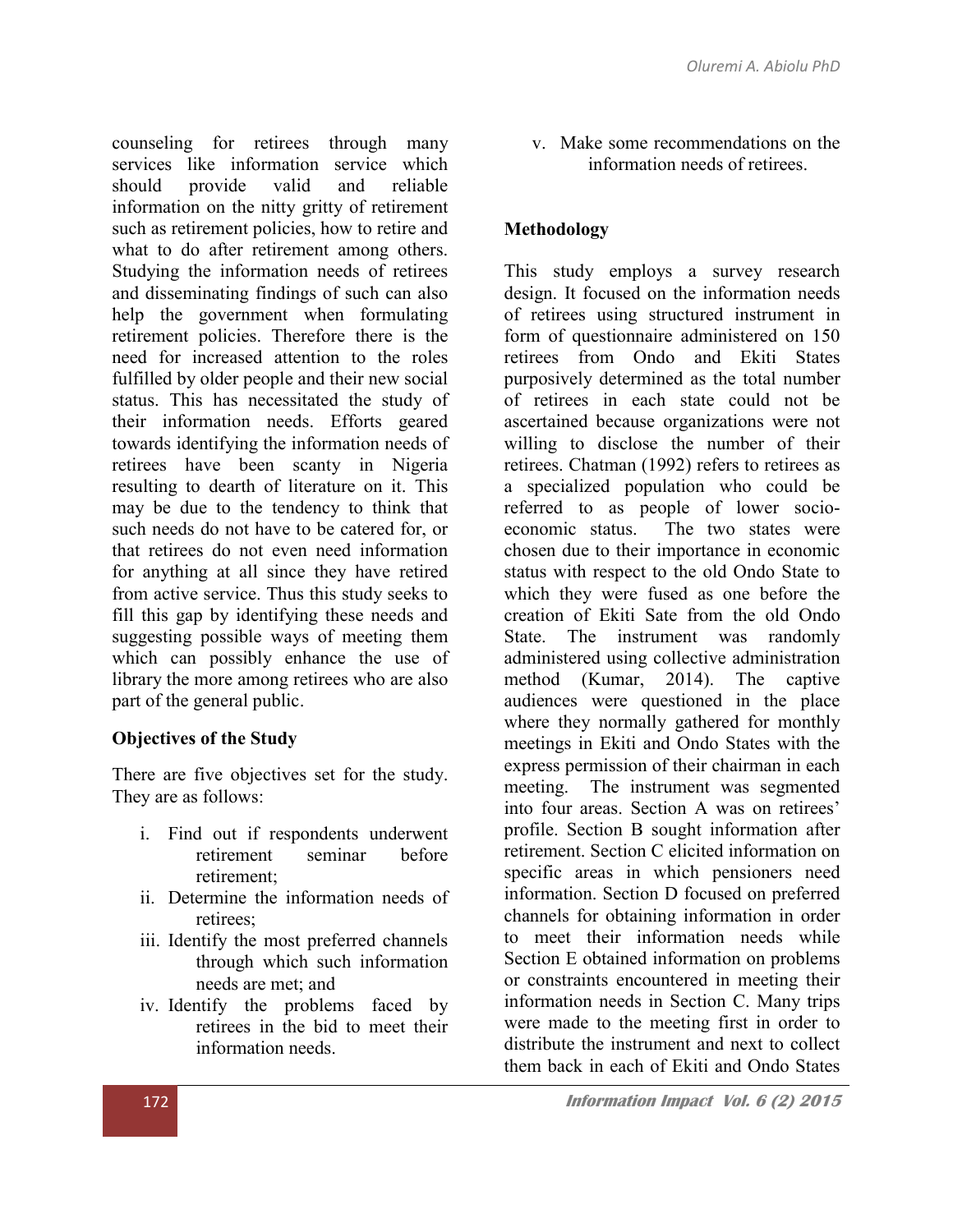of Nigeria in company of a retiree. This was due to the fact that the respondents had many things on their agenda for each meeting. It was very difficult to retrieve the instrument back as those who came to attend the meeting on a day might be absent the next meeting day. The primary data were analysed using the SPSS of descriptive statistics. The study was carried out towards the end of the year 2013.

#### Findings and Discussion Background information of Respondents

The analysis of the results recorded a response rate of 50%. Respondents were asked to provide

their demographic information. Their responses are displayed in Table 1.

| <b>Item</b>                       | Responses $(\% )$ | <b>Item</b>                          | Responses (%) |  |
|-----------------------------------|-------------------|--------------------------------------|---------------|--|
| <b>Sex</b>                        |                   | <b>Year of retirement</b>            |               |  |
| Male                              | 77.8              | < 1990                               | 6.4           |  |
| Female                            | 22.2              | 1991-1995                            | 22.5          |  |
| Age at retirement (in years)      |                   | 1996-2000                            | 12.5          |  |
| $\leq 45$                         | 17.9              | 2001-2005                            | 16.1          |  |
| $46 - 50$                         | 4.5               | 2006-2010                            | 41.6          |  |
| $51 - 55$                         | 15.0              |                                      |               |  |
| 56-60                             | 55.1              | <b>Organisation retired from</b>     |               |  |
| 61-65                             | 6.0               | Contributory pension scheme          | 1.6           |  |
| 66-70                             | 1.5               | Private                              | 6.2           |  |
| <b>Educational Level</b>          |                   | Government                           | 92.2          |  |
| Grade II                          | 18.5              |                                      |               |  |
| Nigerian Certificate in Education | 16.9              | Seminar attendance before retirement |               |  |
| <b>HND</b>                        | 9.2               | Yes                                  | 35.0          |  |
| Bachelor's degree                 | 16.9              | N <sub>0</sub>                       | 65.0          |  |
| Master's degree                   | 9.3               |                                      |               |  |

Responses in Table 1 show that 77.8% of respondents were male while 22.2% were females. 55.1% were between 61 and 70 years of age while 31.5% were 70 years old others were younger than 61 years. Responses on age at retirement show that majority of them retired between 56 and 60 years of age. Their educational level reveals that those who had Grade II Teachers' Certificate were more (18.5%) while holders of Nigerian Certificate in Education (NCE) and bachelor's degree were attained by

9.2%. Higher National Diploma (HND) and Master's degree were attained by 9.2% and 9.3% respectively. Findings from the type of organisations that respondents retired from results show that majority (92.2%) retired from government service while the rest retired from private organisations. When asked the year that respondents retired, results show that 41.6% retired between 2006 and 2010 while about half retired between 1991 and 1995. Other periods attract lesser percentages.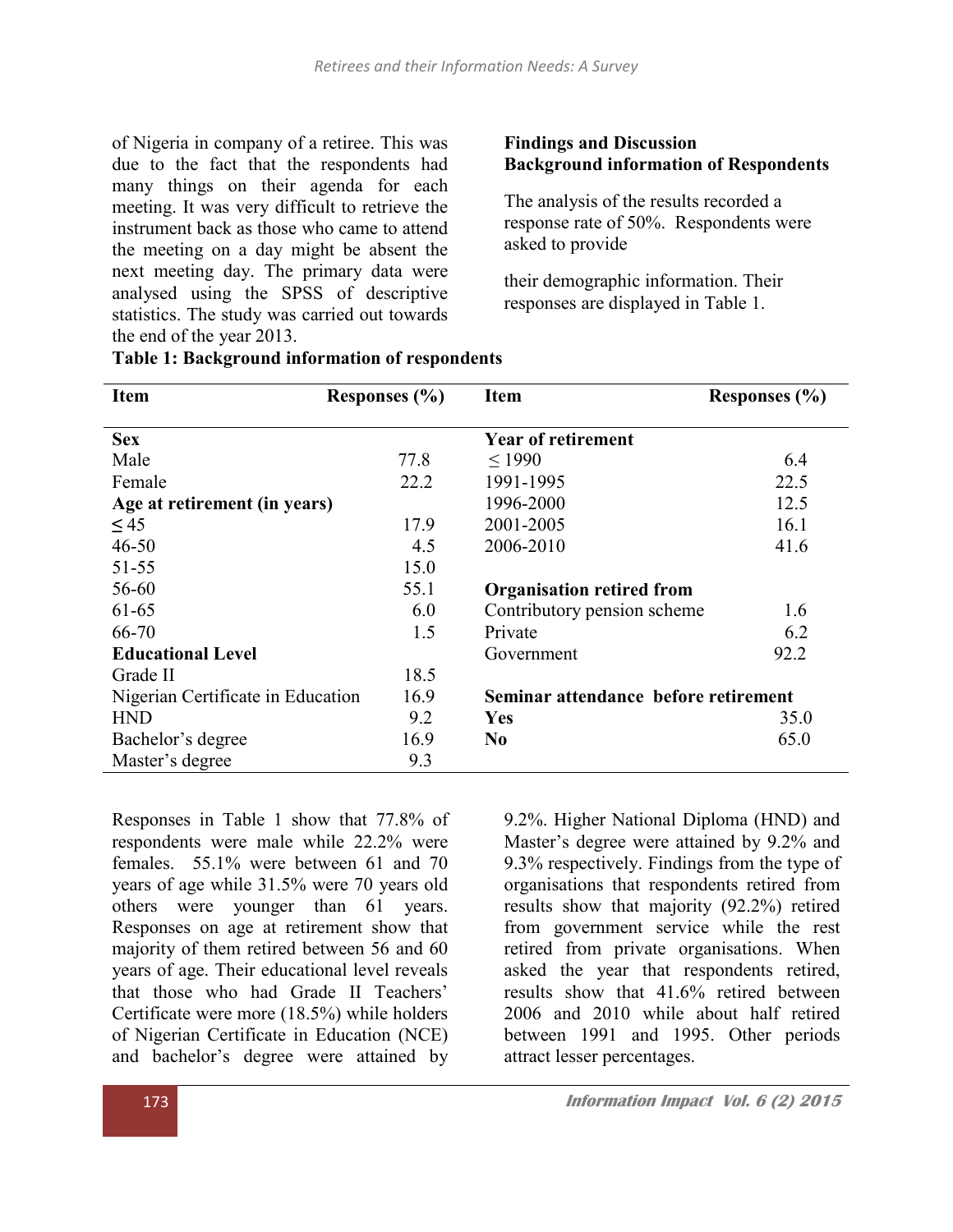## Seminar attendance before retirement

When asked whether retirees attended any seminar or not before their retirement, 65% stated that

they never attended any seminar on retirement while 35% did.

# Information needs of retirees

It is generally believed that understanding information needs is basic to knowing or identifying how to satisfy such needs, therefore respondents were asked to state their information needs as displayed in Table 2.

| <b>Information needs of retirees</b> | Response (%) |  |
|--------------------------------------|--------------|--|
| Environmental information            | 100          |  |
| Investment information               | 100          |  |
| Volunteer service                    | 100          |  |
| News and current affairs             | 100          |  |
| Health need                          | 97.6         |  |
| Social need                          | 96.9         |  |
| Financial need                       | 95.9         |  |
| Religious need                       | 94.7         |  |
| Leisure                              | 33.3         |  |
| Education                            | 17.4         |  |

## Table 2: Information Needs o f Retirees

The data in Table 2 reveal the first ten information needs of retirees. All the retirees need information ranging from environmental information, investment volunteer service, news and current affairs in the area of health, 97.6% need information on health, 96.9% need information in their social life, 95.9% and 94.7% need information on financial and religious matters respectively. However, 33.3% need information on leisure activities and 17.4% need information on education. The need for environmental information is obvious in the context of environmental degradation that has given rise to environmental problems in scales of altitude and magnitude making less and less resources available for humankind and

contributing negatively to sustainable development. Celebrating our second prime (2010) and Myeza (2010) note that health care and medical expenses are necessities that gulp huge part of retirees' funds. In the light of this, retired persons would want areas in which they can invest money in order to allow for other sources of income because reduced finance is a major problem to most of them. The researcher attests to the contributory scheme organised by the Federal Government of Nigeria for federal workers. This kind of programme can be established by the various arms of government in Nigeria for the work force. Sunden (2014) also corroborates the fact that financial literacy is essential for preretirement times. Olatunde and Onyinye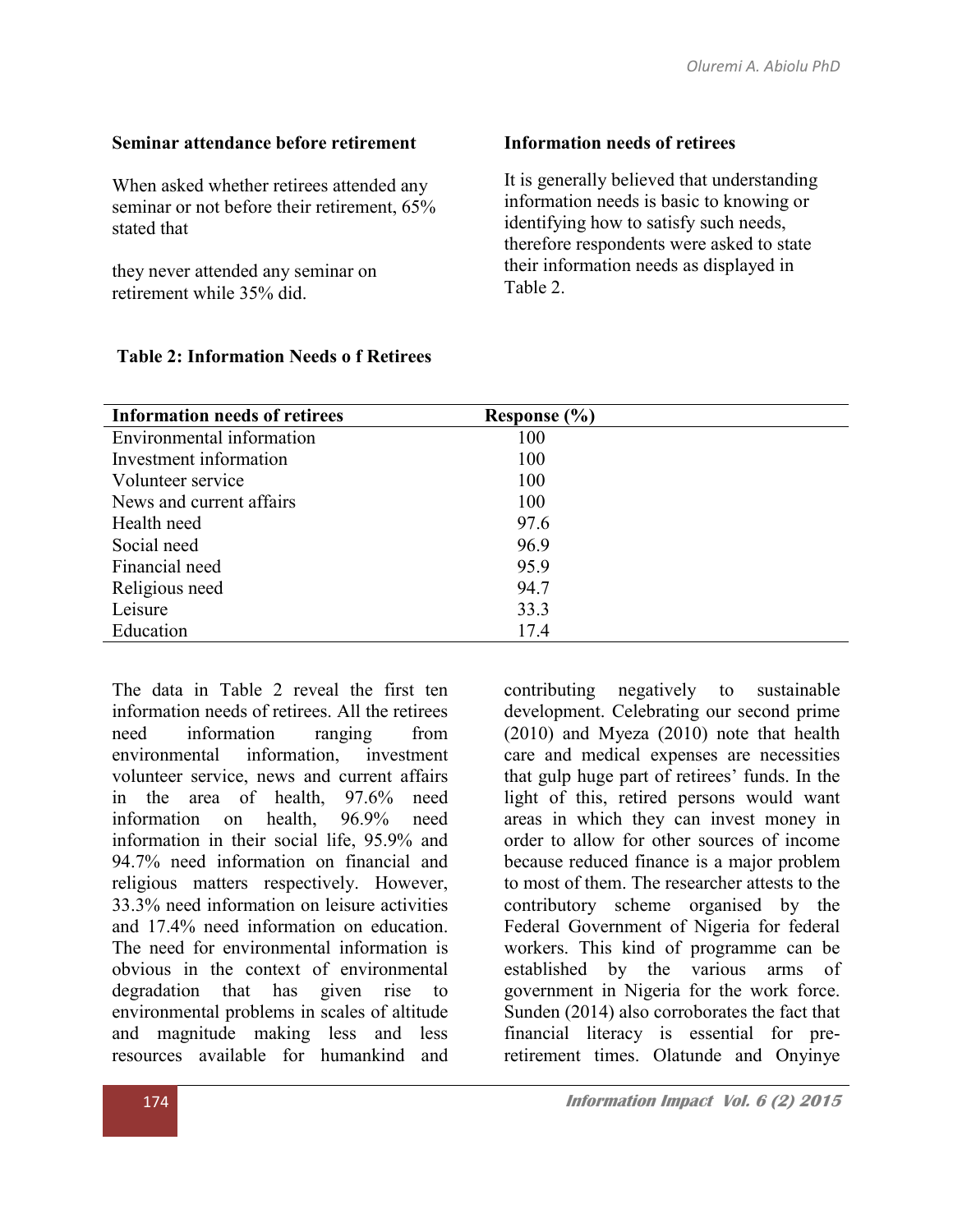(2013) identify lack of occupation, dwindling status, decreased strength and income, physical disabilities and deteriorated health conditions as some of the problems often faced by retirees. These may therefore necessitate their need for news and current affairs in order to keep abreast of the goings-on, people to be around them, and attend religious services to avoid loneliness. Thus, retirees would need people to help them in their conditions particularly as they

build up in age. This may be why Olatunde and Onyinye (2013) conclude that social factor is the best predictor of adjustment in retirement among their respondents.

# Information channels used by retirees

Retirees were allowed to indicate the preferred information channels used by them and the frequency of use. Responses are shown in Table 3.

| <b>Preferred information channel</b> | Frequency of use $(\% )$ |               |      |                          |          |
|--------------------------------------|--------------------------|---------------|------|--------------------------|----------|
|                                      | <b>Daily</b>             | <b>Weekly</b> |      | <b>Monthly Quarterly</b> | Annually |
| Television                           | 98.2                     |               | 1.8  |                          |          |
| Radio                                | 93.7                     | 4.8           | 1.6  |                          |          |
| Fellow retirees                      | 35.0                     | 22.5          | 37.5 | 5.0                      |          |
| Newspaper                            | 71.9                     | 21.9          | 6.3  | $\overline{\phantom{a}}$ |          |
| Workshop/Seminar                     | 15.8                     | 5.3           | 10.5 | 52.6                     | 15.8     |
| Informal discussions                 | 56.5                     | 8.7           | 17.4 | 8.7                      | 8.7      |
| Meetings                             | 12.9                     | 16.1          | 48.4 | 16.1                     | 3.2      |
| Ministry/Government Agencies         | 26.7                     | 20.0          | 20.0 | 33.3                     |          |
| Friends                              | 58.3                     | 22.2          | 13.9 | 5.6                      | -        |
| Family                               | 81.5                     | 7.4           | 7.4  | 3.7                      |          |
| Internet                             | 62.5                     | 18.8          | 6.3  | 12.5                     |          |
| Health professionals                 | 24.0                     | 8.0           | 44.0 | 24.0                     |          |
| Social care giver                    | 15.4                     | 15.4          | 46.2 | 7.7                      | 15.2     |
| Face-to-face contact                 | 82.1                     | 10.7          | 7.1  |                          |          |
| Library/Information Centre           | 12.5                     | 50.0          | 37.5 |                          |          |

## Table 3: Preferred information channels and frequency of use

Table 3 reveals that respondents preferred different information channels and use them at different periods of time. The media such as television  $(98.2\%)$ , radio  $(93.7\%)$ , and newspaper (71.9%) are used on a daily basis. Other preferred channels for daily use are face to face contact (82.1%), family (81.5%). About 60% used the internet, health professionals, friends and informal discussions each. Half of the respondents

preferred community members every day. Other channels are not so popular for daily use among the respondents. The preferred channel of information used a weekly basis is the library or information centre used by half of study respondents. All other channels are not preferred for weekly use. The use of these channels on monthly, quarterly basis also are not so much favoured. About half favour the use of meetings and social care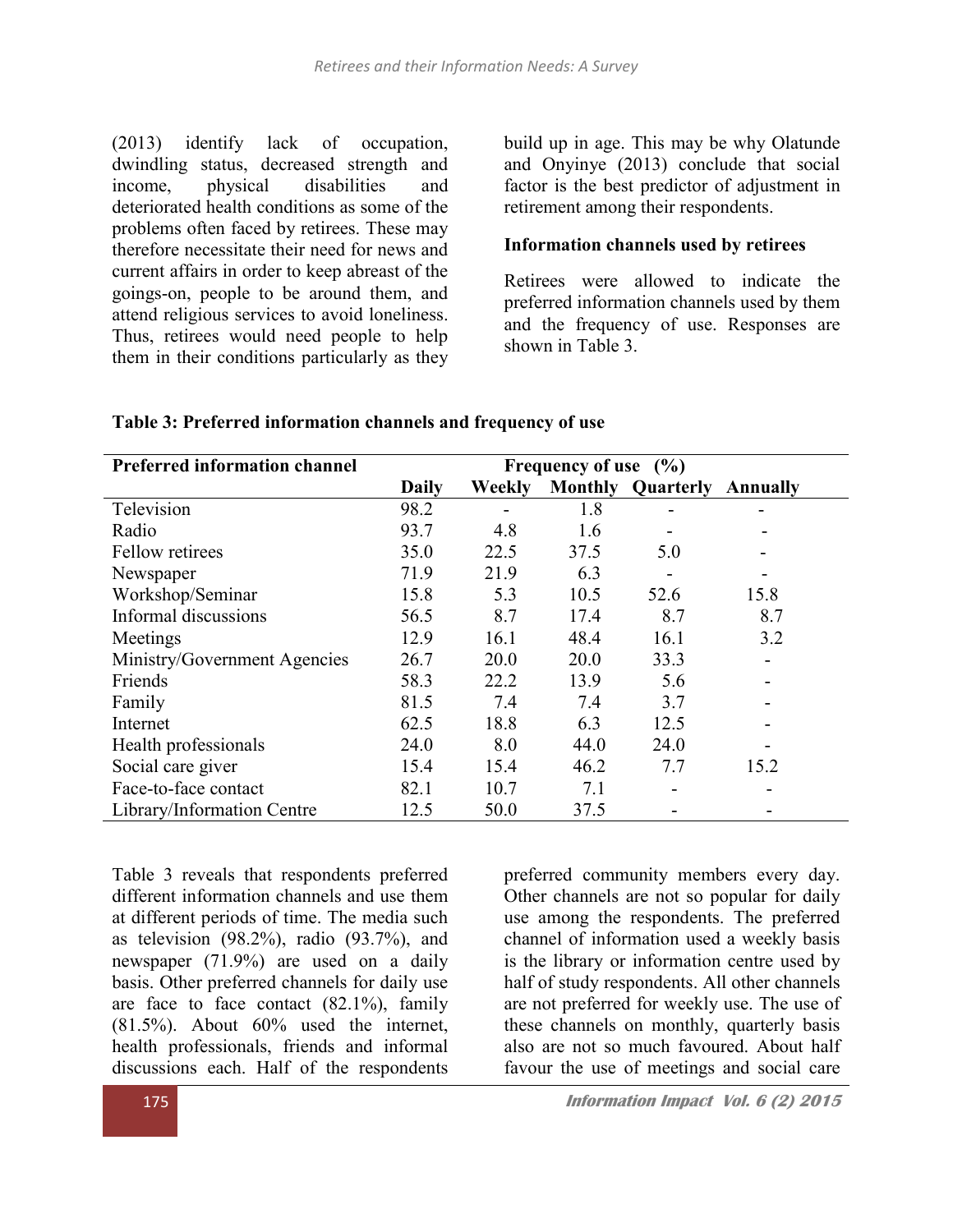worker on a monthly basis and workshop or seminar was used on a quarterly basis by about 53%. For annul use of preferred channels, few percentages were recorded while some others were not used at all. Nicholas and Herman (2009) have noted that commonly, people appreciate the need for face-to- face communication even for the purpose of obtaining information. They wrote:

> *There's no substitute for the human touch, no substitute whatsoever…the electronic devices can help to decrease the need for human touch but they are no substitute for it…after all, you can't join forces with somebody you don't know, haven't met, haven't had coffee with.*

This finding on the media and the internet as preferred channels of obtaining information also buttresses that of Nicholas and Herman (2009) who notes that over the years, information has been more transmitted on radio, television, and through electronic channels such as the internet. The low the use of library or information centre as a channel for information in this research sustains that of Park and Lee (2013) that their respondents preferred to use physical materials and their existing social networks as information source in satisfying their information needs in place of the library.

## Problems encountered in the bid to meet information needs

Retirees were requested to identify the problems they encounter while meeting their information needs (Table 4).

| <b>Constraints</b>                                                          | Response (%) |
|-----------------------------------------------------------------------------|--------------|
| Inadequate sources of information                                           | 42.0         |
| Poor involvement of retirees in decisions over matters that pertain to them | 59.4         |
| Little attention given to retirees and information needs                    | 69.6         |
| Low income of retirees                                                      | 63.8         |
| Poor publicity or coverage of retirement matters                            | 59.4         |
| Lack of ICT skills                                                          | 26.1         |
| Lack of awareness of available resources                                    | 29.0         |
| Confusion about whom to consult                                             | 24.6         |
| Ignoring of retirees' specific information needs                            | 30.4         |
| Inadequate access to information on retirement                              | 34.8         |
| Lack of awareness of available resources                                    | 29.0         |
| Disjointed information being passed to retirees                             | 31.9         |

#### Table 4: Problems encountered by retirees in meeting their information needs

The data in Table 4 show that a major constraint to meeting the information needs of retirees is the issue of giving them as well as their information needs little attention as attested to by 69.6%. Another constraint is the low income that accrues to retirees (63.8%), poor publicity of retirement matters and poor involvement of retirees in decisions over matters that concern them (59.4%) respectively. Inadequate sources of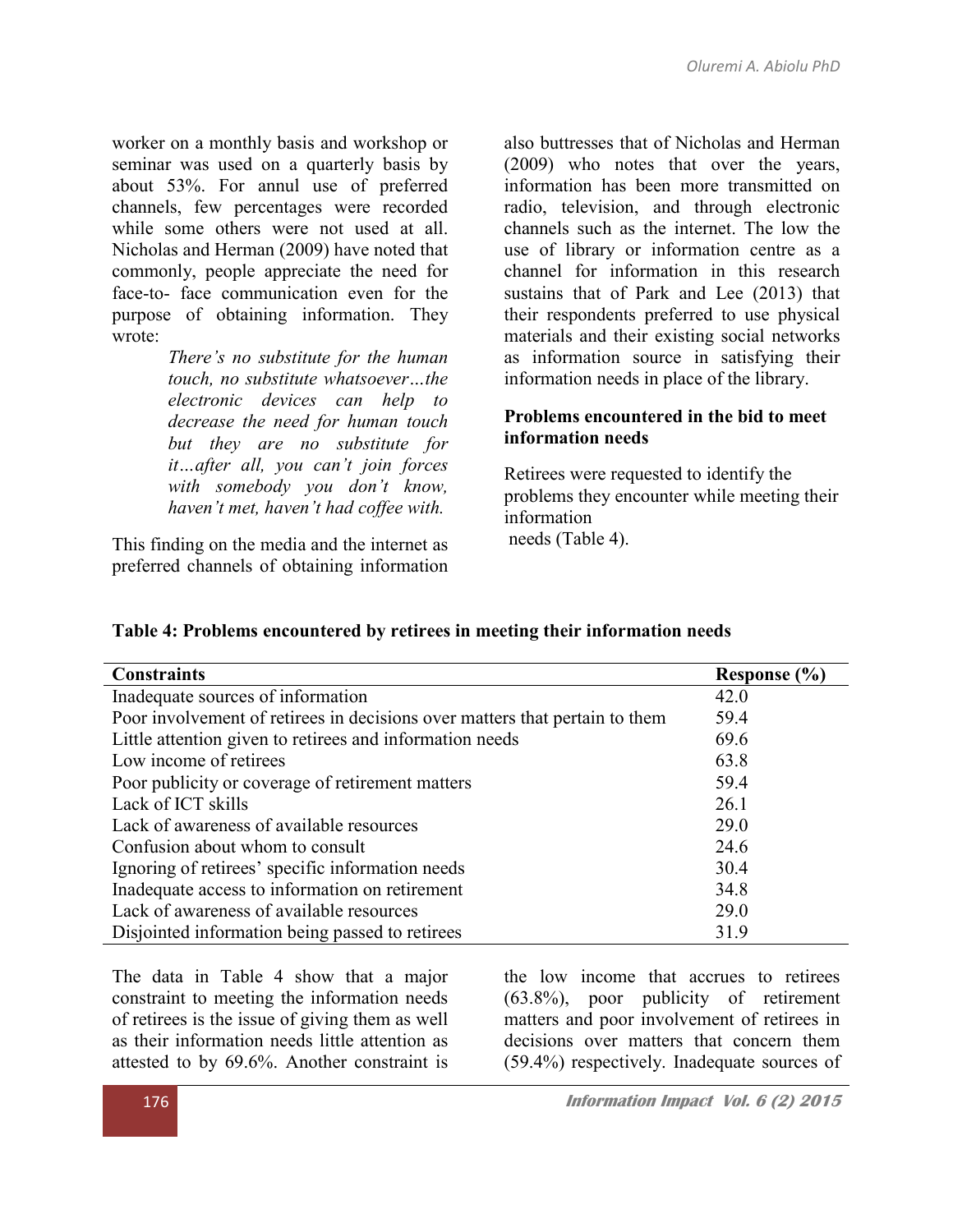information posed a problem to 42%. All other issues were problematic to about a third or less of the respondents. Thuku and Ireri (2013) note in their study that adequate access to information can help reduce retirement problems that retirees often experience especially in their later life. Nicholas and Herman (2009) point out as aforementioned some factors responsible for the whys and wherefores of the neglect of information needs of users in their work. Such factors include not consulting the client on professional matters, preoccupation with information systems and not the users of the system and the difficulty in getting the necessary needs' data. These factors may be responsible for some of the constraints that study participants' experience. Olatunde and Onyinye (2012) find that levels of income and education are part of the significant indices that can determine the level of adjustment among sampled retirees.

#### Conclusion

This study revealed that respondents' information needs are many and varied. All retirees need information in many matters such as the environment, investment, news and current affairs, and volunteer service. However a little less than a hundred percent need information on their health, social affairs, financial obligations, and religious commitments. Respondents seem not to need information on leisure and education. Their preferred information channels are diverse. Their preferred information channels are the news media such as the television which was most preferred, followed by the radio which today is an easy possession as technology has allowed for this to be part of the common handset, faceto-face contact, the Internet, family and friends. Retirees have shown that there some

constraints they experience in meeting their information needs. These include the issue of giving them as well as their information needs little attention (69.6%), low income that accrues to retirees (63.8%), poor publicity of retirement matters and poor involvement of retirees in decisions over matters that concern them (59.4%) respectively and inadequate sources of information posed a problem to 42%. Another possible factor that may responsible for the neglect of the information needs of retirees may be the non-attendance of preretirement seminar which would have gone a long way in meeting their various information needs.

## Recommendations

The study recommends that:

- Libraries or information centres especially public libraries should also play relevant and active roles in information provision and access to retirees in the information age more so that they are part of the general public.
- They should also advertise their services to these aged senior citizens.
- While still at work, librarians in various organisations and especially those in the public should undertake the investigation into the information needs of prospective retirees must be studied so as to enable these to be catered for during the retirement years.
- The retirees themselves could be encouraged to create an information centre of theirs where they could obtain relevant information from at their own will and discretion.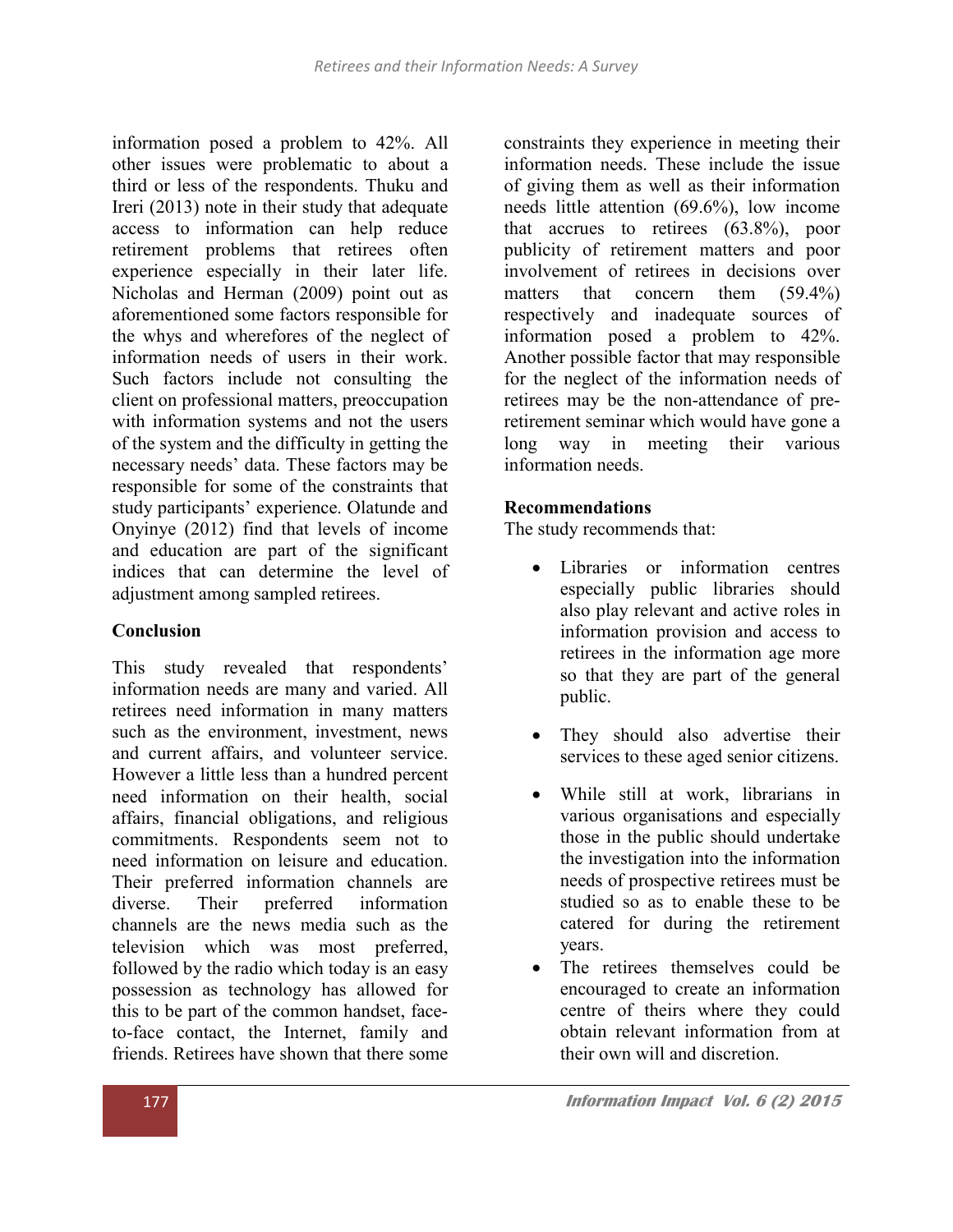• More research is advocated in the area of the use of ICTs among retirees.

#### **References**

Aina, L. O. (1985). Information needs and seeking involvement of farmers in six rural communities in Nigeria. *Quarterly Bulletin of IAALD* XXX (2) pp. 35-45

Asonibare, J. B. & Oniye, A. O. (2008). Retirement and retirement counseling: issues and challenges. *African Journal of Educational and Developmental Studies* % (2) accessed on June 4, 2014 from https://www.unilorin.edu.ng/publicatio ns/oniye/RETIREMENT520AND520 RETIREMENT520COUNSELLING2 2.HTM

Budd, J. (1992). *The library and its users: communication process.* New York: **Greenwoods** 

Celebrating our second prime (2010). Seniors aloud: addressing the needs of retirees. Accessed on June 4, 2014 from www.seniorsaloud.com/2010 .

Chatman, E. A. (1992). The information world of retired women Part 1. Accessed on March 30, 2015 from https://books.google.com.ng/books?id =AP6b\_aOLockC&lpg=PAI&dq=studi es+on+information+needs+of+retirees

Kin, K. & Anderson, O. (2005). Factors related to retirement confidence; retirement preparation and workplace financial education retrieved. Accessed on June 14, 2014 from www.pfeef.org/research/rp/Factors[Related-to-Retirement-](http://www.pfeef.org/research/rp/Factors-Related-to-Retirement-Confidence.html)[Confidence.html](http://www.pfeef.org/research/rp/Factors-Related-to-Retirement-Confidence.html)

Kumar, R. (2014). Research methodology: a step-by-step guide for beginners.  $4<sup>th</sup>$ ed. Los Angeles: SAGE.

Lynch, M. (2014). Health and retirement: planning for the great unknown. Retirement study conducted in partnership with age wave. Accessed on March 30, 2015 from www.m/.com/publishpdf/m/wm\_healt h and retirement 2014.pdf

Mar[den, M. & Nicholas, D. \(1997\).](http://www.m/.com/publishpdf/m/wm_health_and_retirement_2014.pdf)  Information needs of parents. *Aslib Proceedings* 49 (1) pp. 5-7.

- Mchombu, C. M. (2000). Information needs of women in small business in Botswana. *International Information and Library Revie*w 32 pp. 39-67
- Myeza, P. (2010). Pensioners' financial woes. Accessed on June 22, 2014 from www.lexisnexis.co.za/our-solutions/

Nicholas, D. & Herman, E. (2009). *[Assessing information needs in the](http://www.lexisnexis.co.za/our-solutions/)  digital age of the consumer.* 3rd ed. London: Routledge

- Olatunde, A. & Onyiye, T. (2013). Problems and prospects of retirement adjustment on families of retirees among civil servants in Ekiti State Nigeria.
- Omoyeni, M. S. J. (1996). Retirement: A study of adulthood psychological stress in Ondo State, Nigeria. *Ife Journal of Psychology* 2 (1) Sept pp. 86-96
- Oniye, O. A. (2001). Problems associated with retirement and implications for

[178](http://www.pfeef.org/research/rp/Factors-Related-to-Retirement-Confidence.html) **Information Impact Vol. 6 (2) 2015**